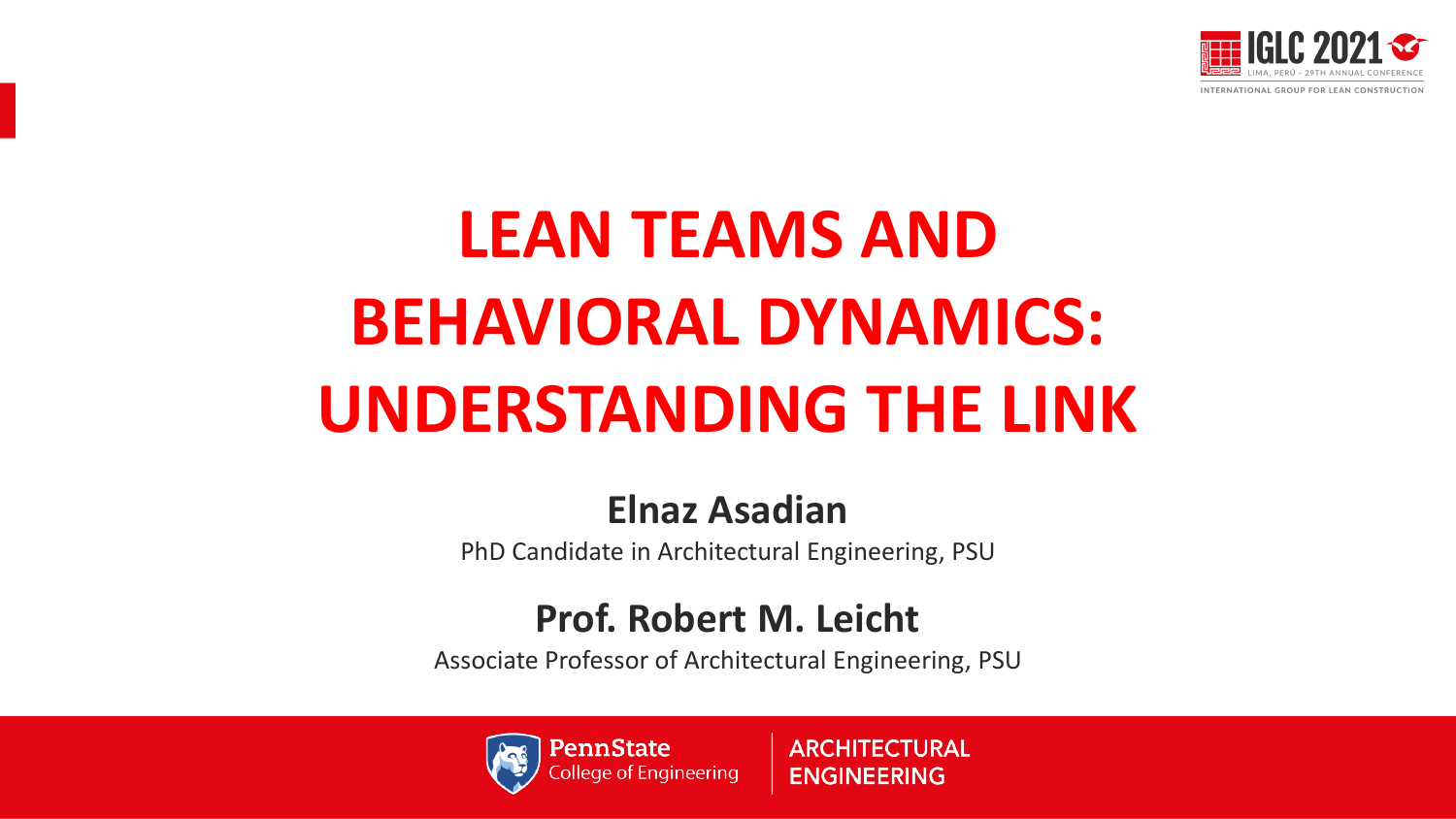

### **HUMAN SIDE OF LEAN**

- Low emphasis on project participants.
- Simply implementing the best lean methods does not guarantee success.

Identify behavioral dynamics that constitute a thriving lean culture



**Figure 1.** Research Approach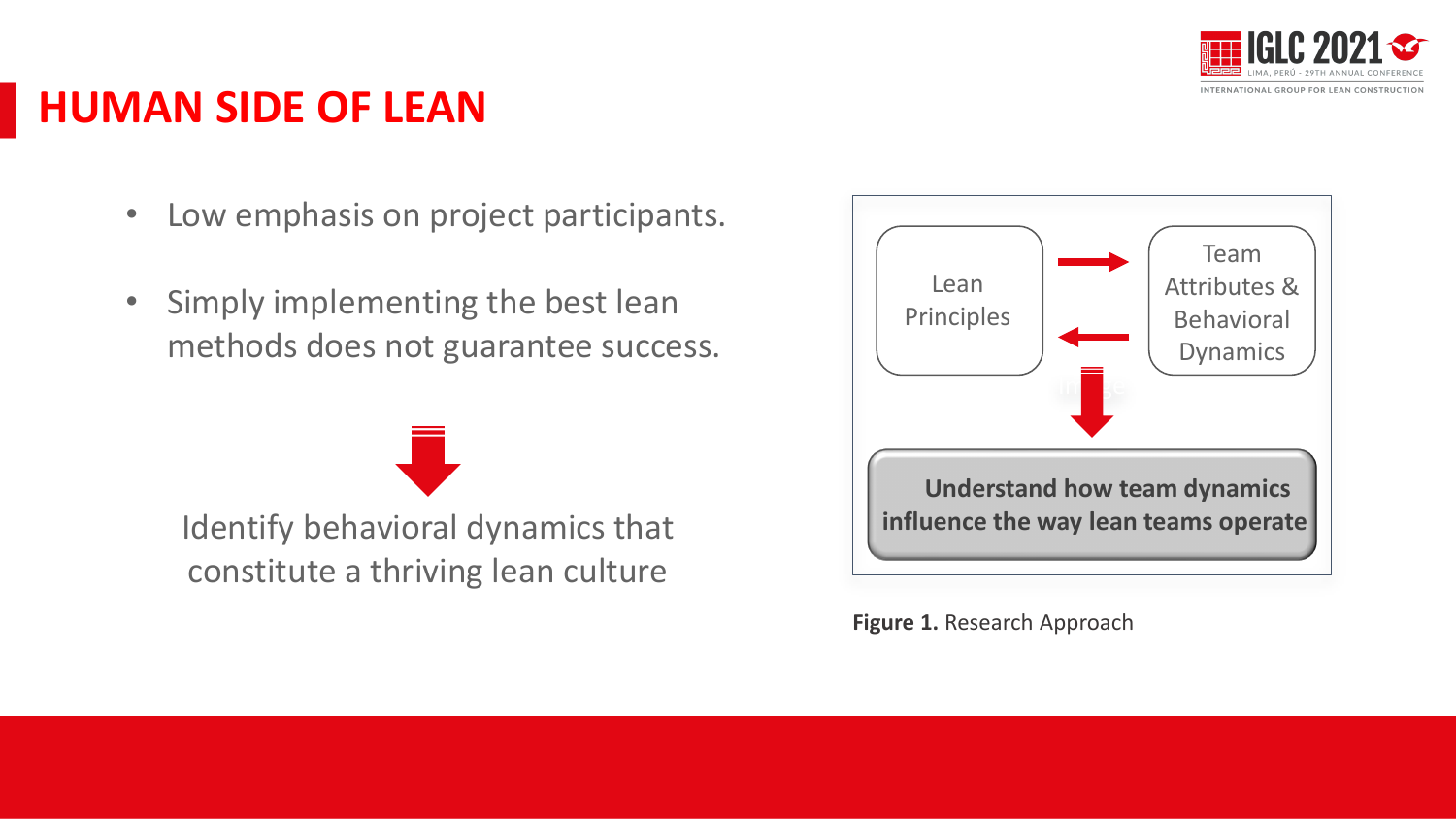

### **LEAN PRINCIPLES AND IDEAS**

| Lean Principles and Ideas                                          | Koskela<br>(1992) | Koskela &<br>Leikas (1997) | Womack &<br>Jones (1997) | Melles (1997) | Pinch (2005) |
|--------------------------------------------------------------------|-------------------|----------------------------|--------------------------|---------------|--------------|
| Build continuous improvement into the process                      |                   |                            |                          |               |              |
| Consideration of customer requirements (Value)                     |                   |                            |                          |               |              |
| Increase process transparency                                      |                   |                            |                          |               |              |
| Focus on the whole processes and optimize the whole                |                   |                            |                          |               |              |
| Pull                                                               |                   |                            |                          |               |              |
| Perfection                                                         |                   |                            |                          |               |              |
| Information, communication and process structure                   |                   |                            |                          |               |              |
| Establishing integrated teams and collaboration                    |                   |                            |                          |               |              |
| Decentralizing decision-making and empowering project participants |                   |                            |                          |               |              |

#### **Table 1.** Lean Principles and Ideas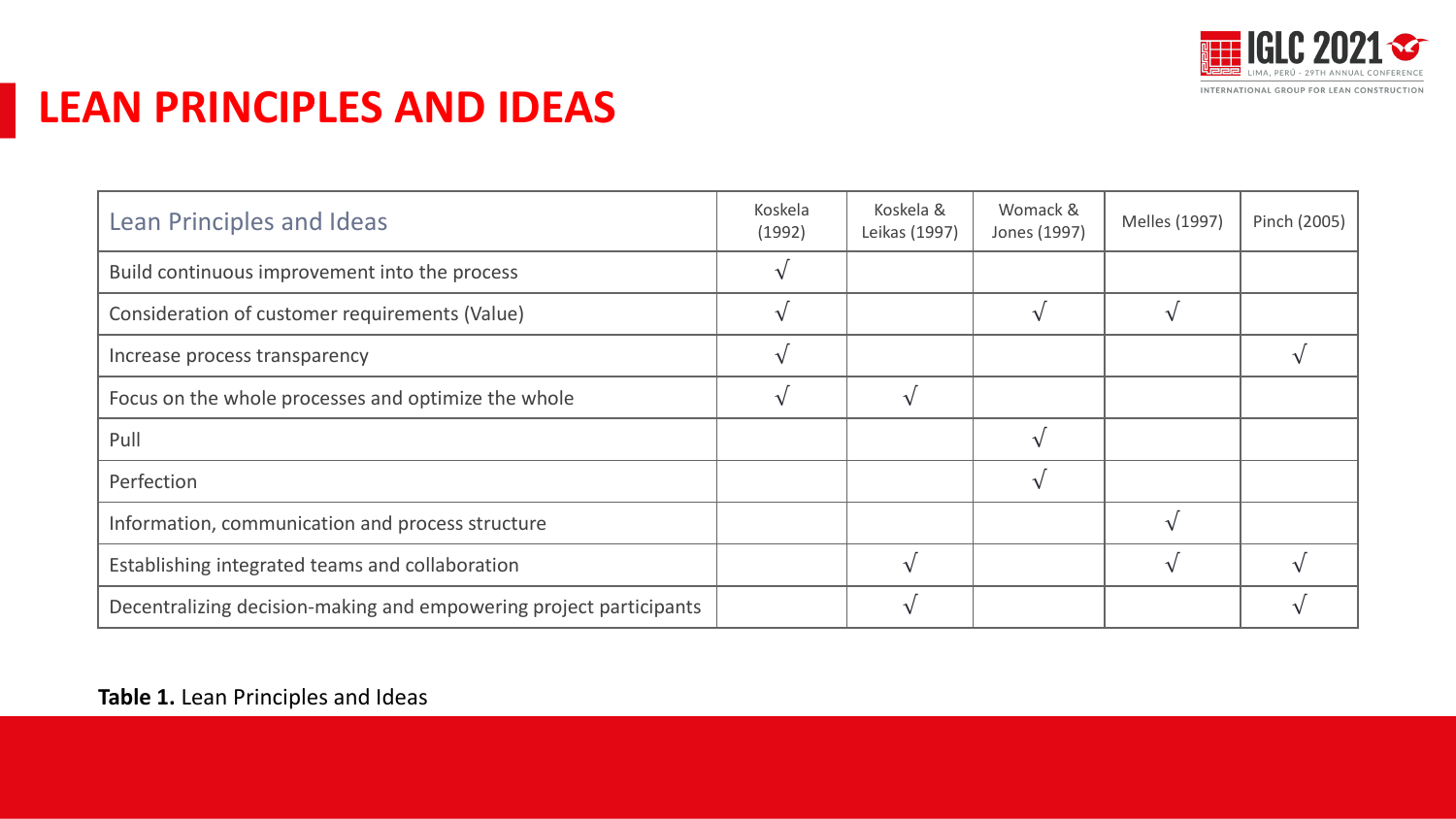

### **TEAM & LEAN TEAM**

A small group of people with complementary skills committed to a common purpose. They also commit to an approach for which they hold themselves mutually accountable. (Katzenbach and Smith, 2015)

#### Work team applications categories:

- Advice and involvement
- **Production** and service
- Projects and development
- Action and negotiation (Sundstrom et al. 1990)



If any industry should appreciate the importance of teamwork, that is the construction industry. (Spatz, 2000)



Lean production: an integrated socio-technical system that eliminates waste by minimizing supplier, customer, and internal variability. (Shah and Ward, 2007)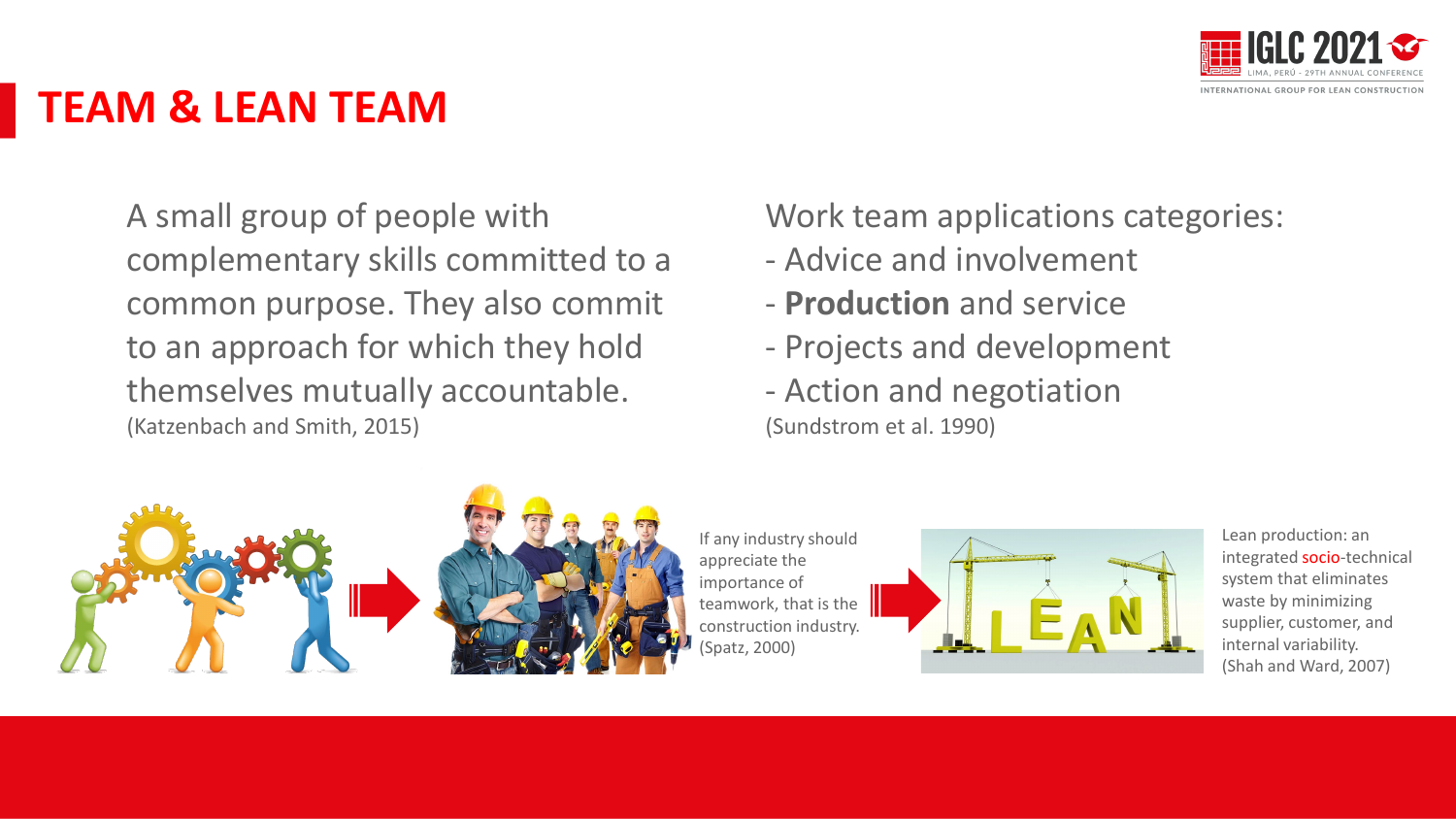

### **A-B-C FRAMEWORK: TEAM DYNAMICS 1**

Attitudes, shared Behaviors, and Cognition of the individuals that make up the team.

#### **Attitudes**

What team members believe or feel:

- **openness**
- **trust**
- **cohesion**
- **team viability**



#### **Behaviors**

What team members do:

- **Collaboration**
- **Communication**
- **Conflict**
- **leadership**



#### **Cognitions**

what team members think or know:

- **Information and knowledge sharing**
- **Shared mental model**



1. Salas, E., Cooke, N. J., & Rosen, M. A. (2008). On teams, teamwork, and team performance: Discoveries and developments. Human factors, 50(3), 540-547.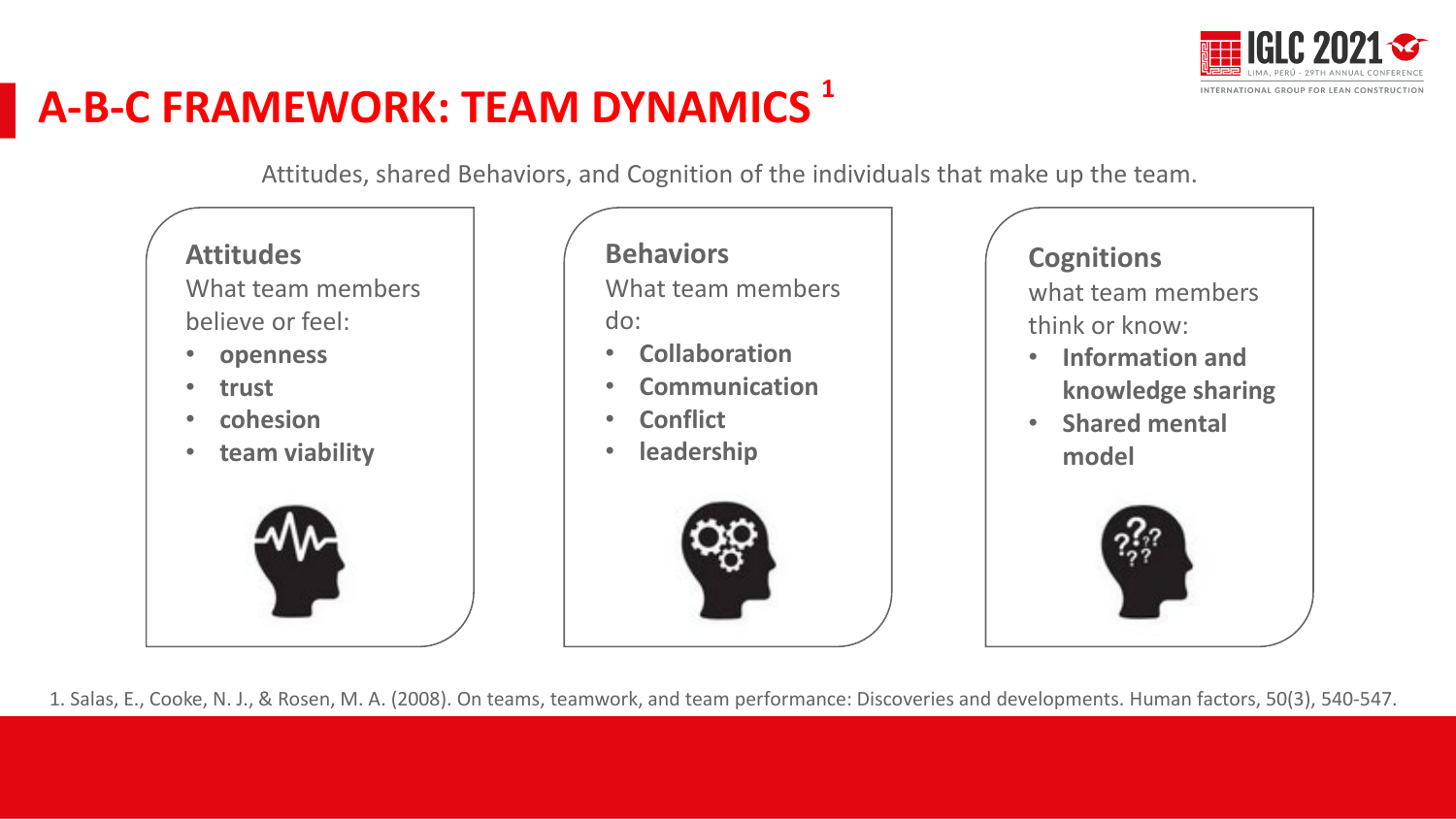

### **MAP TEAM DYNAMICS AND LEAN PRINCIPLES**

| Team Dynamics/Lean Principles and Ideas                            | Openness   | Psychological<br>Trust and<br>Safety | Cohesion   | Team<br>Viability | Collaboration<br>Communicati<br>$rac{}{6}$<br>$\infty$ | Conflict   | Information<br>Knowledge<br>Sharing &<br>Exchange |
|--------------------------------------------------------------------|------------|--------------------------------------|------------|-------------------|--------------------------------------------------------|------------|---------------------------------------------------|
| Respect for people                                                 | $\sqrt{ }$ | $\sqrt{ }$                           |            |                   |                                                        |            |                                                   |
| Build continuous improvement into the process                      | $\sqrt{ }$ |                                      |            | $\sqrt{ }$        |                                                        | $\sqrt{ }$ |                                                   |
| Focus on the whole processes and optimize the whole                | $\sqrt{ }$ | $\sqrt{ }$                           |            |                   |                                                        | $\sqrt{ }$ |                                                   |
| Consideration of customer requirements (Value)                     |            |                                      | $\sqrt{ }$ |                   |                                                        |            |                                                   |
| Perfection                                                         |            |                                      |            | $\sqrt{ }$        |                                                        |            |                                                   |
| Having a long-term vision                                          |            |                                      | $\sqrt{ }$ | $\sqrt{ }$        |                                                        |            |                                                   |
| Information, communication and process structure                   |            |                                      |            |                   | $\sqrt{ }$                                             |            | $\sqrt{ }$                                        |
| Establishing integrated teams and collaboration                    |            |                                      |            |                   | $\sqrt{ }$                                             |            |                                                   |
| Decentralizing decision-making and empowering project participants |            |                                      |            |                   | $\sqrt{ }$                                             |            |                                                   |
| Pull                                                               |            | <b>Attitudes</b>                     |            |                   | $\sqrt{ }$                                             |            |                                                   |
| Increase process transparency                                      |            |                                      |            | <b>Behavibrs</b>  |                                                        |            |                                                   |

**Behaviors Cognitions**

**Table 2.** Association between team constructs and lean principles and ideas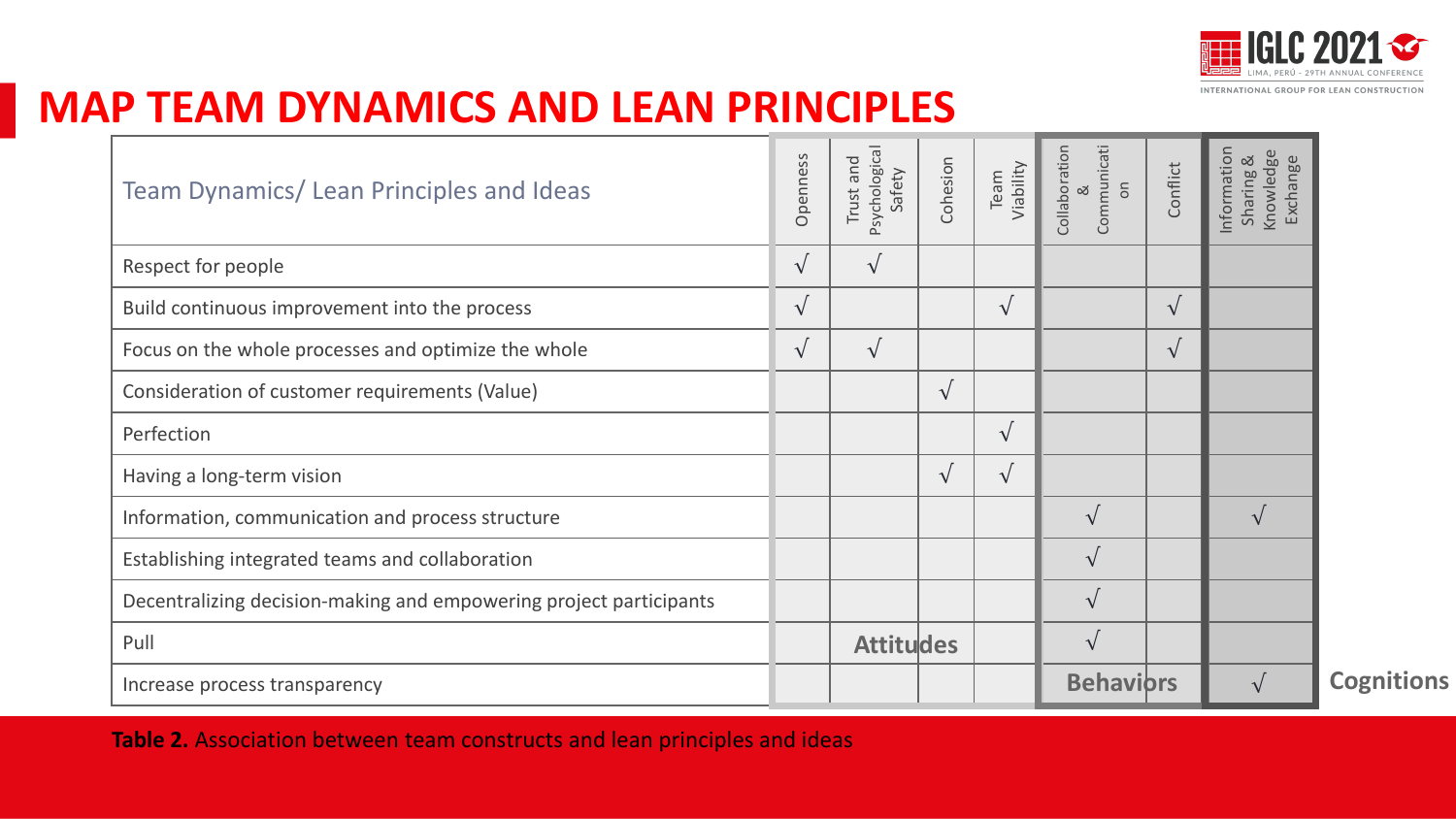

### **LEAN TEAM DYNAMICS – BEHAVIORS & COGNITIONS**

**Collaboration & Communication:** The joint effort of two or more agents trying to achieve a common goal where members construct judgments and act based on them.



**Conflict:**

Conflict is recognized as a multidimensional construct involving tasks or relationships.



**Information Sharing & Knowledge Exchange:** Information sharing is exchanging ideas amongst members, and knowledge exchange can be defined as sharing task-relevant ideas and information among members.



#### **Behaviors**

#### **Cognitions**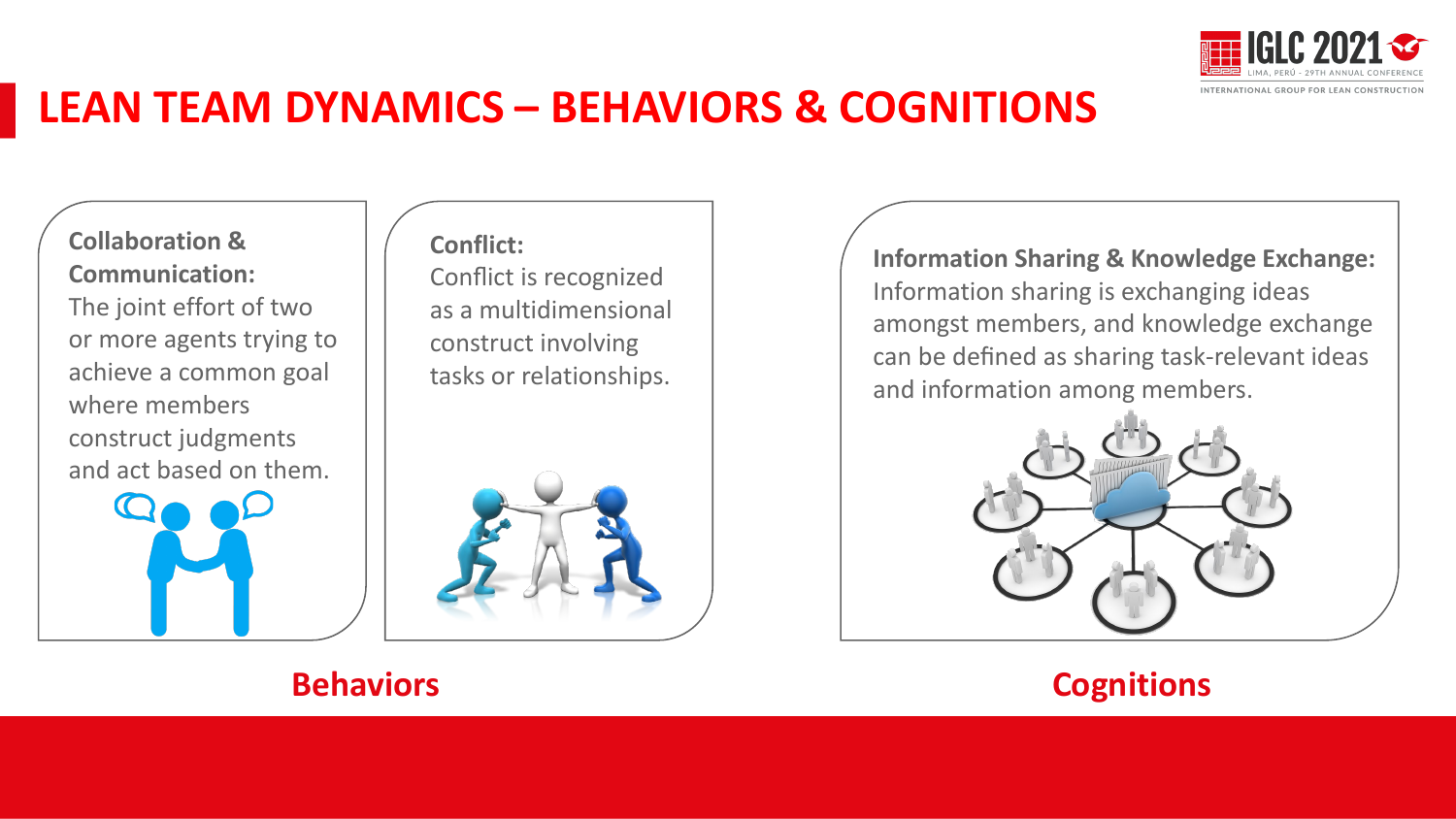

### **LEAN TEAM DYNAMICS - ATTITUDES**

#### **Openness:**

Openness is defined as the degree to which teammates openly share and receive information.



**Trust & Psychological Safety:** Positive expectations towards the behavior of others and the willingness to become vulnerable to others.



#### **Cohesion:** Cohesion refers to a field of forces making team members stay together.



#### **Team Viability:** It is a team's capacity for growth, which is required for success in future performance. It is viewed as a team members' willingness to remain in the team.



**Attitudes**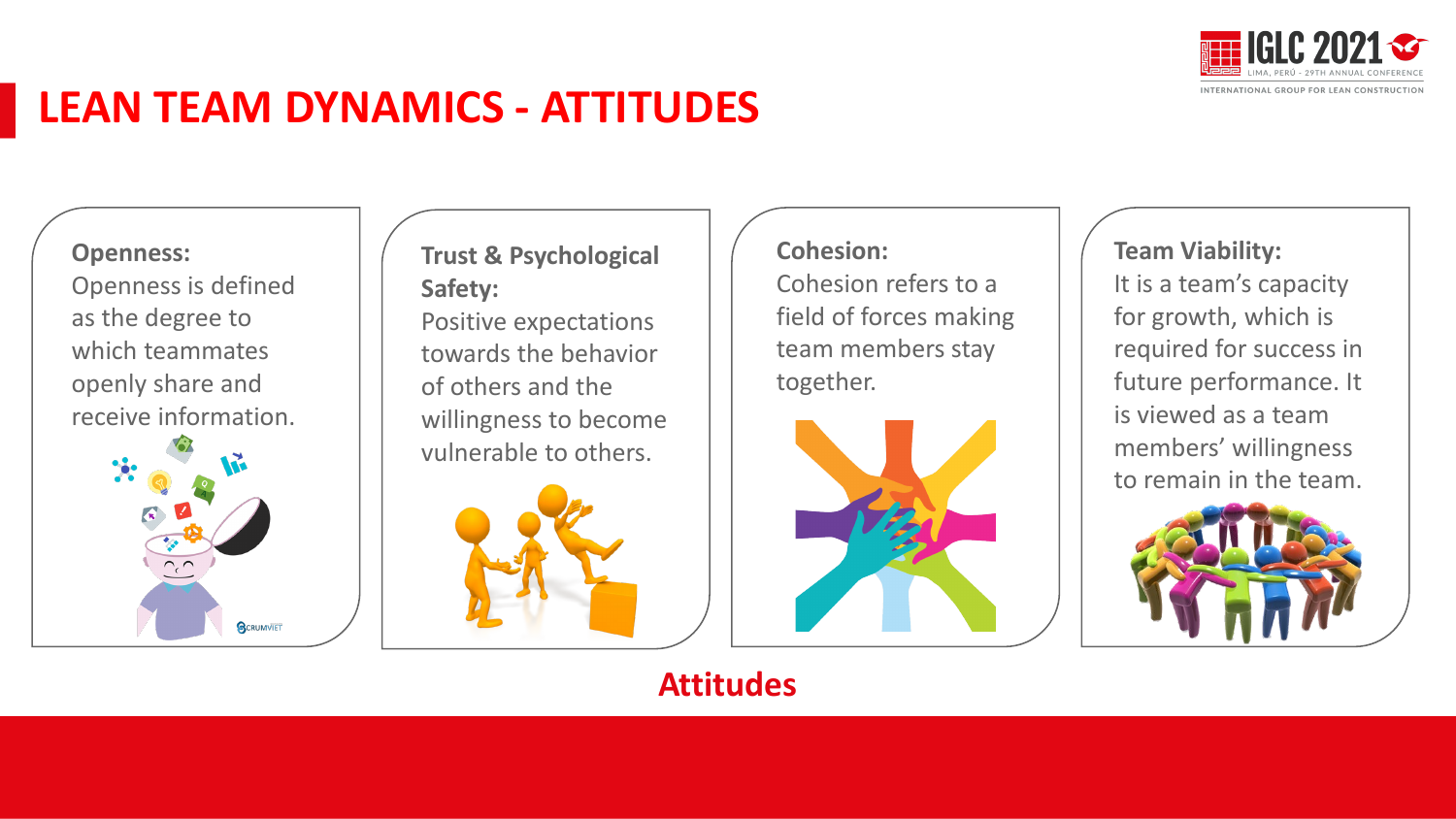

### **CONCLUSION**

- Developing and sustaining effective lean teams is more challenging than merely adopting lean tools.
- Team constructs are closely aligned with the implementation of lean principles.
- Although some of these team constructs have been emphasized, some of them, namely team viability, have been neglected in previous studies.
- The findings of this study can help construction organizations to understand team dynamics to provide related training and coaching efforts.